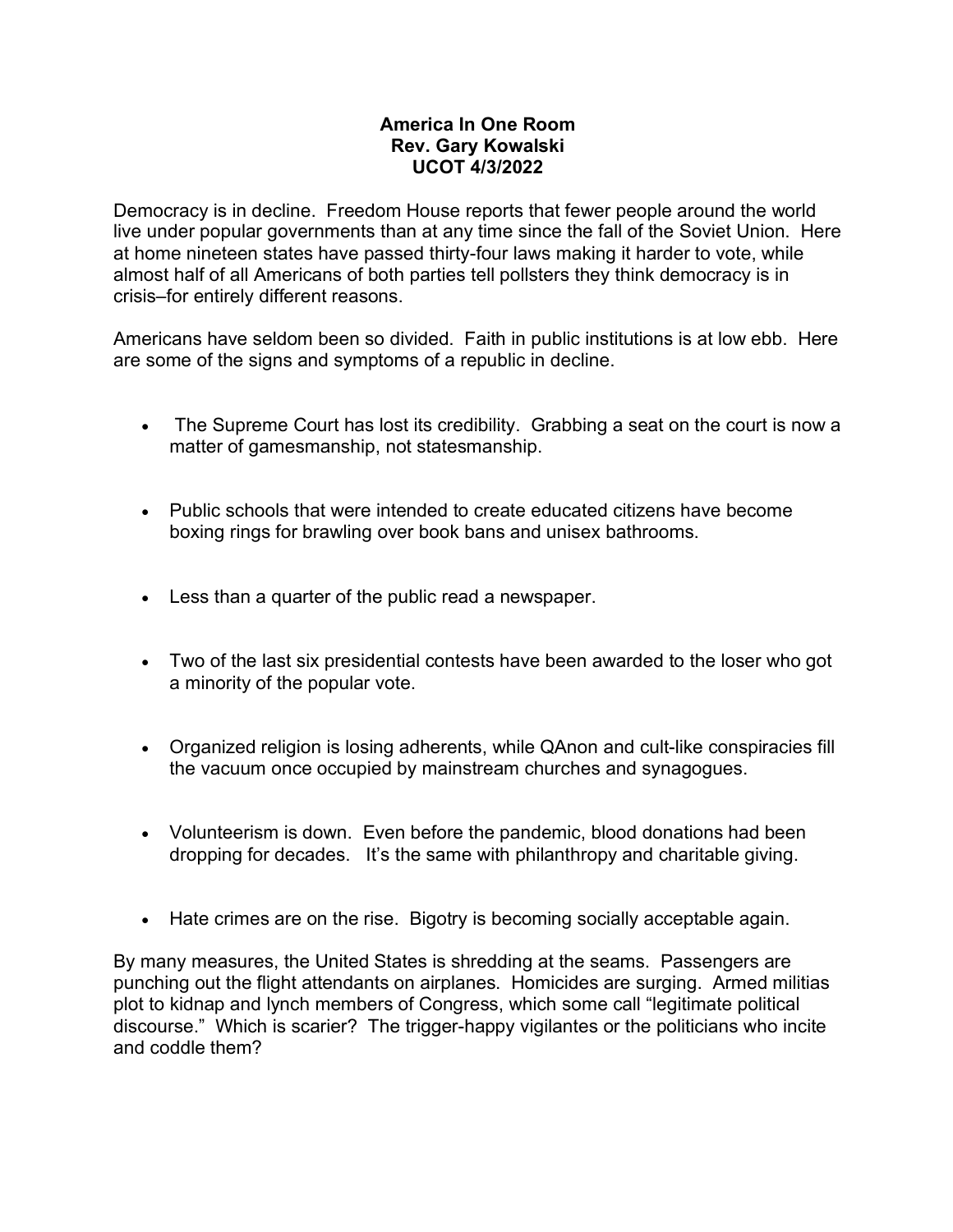In Ukraine these past few weeks, we've witnessed what happens when democracy is assaulted by an external foe. In the United States, the enemies seem to be mostly internal, although we know that Russia has hacked social media to sow division in our nation, stoking discord over issues like immigration, fueling Islamophobia, and fanning the flames of tribalism. Russian trolls and bots manufactured fake Facebook pages like *Being Patriotic,* which attacked refugees while celebrating the Confederate flag; they masqueraded as leftists with a phoney Black Lives Matters page that likened police to ISIS terrorists. Their ugly strategy was just to stir the pot, to escalate the rhetoric. But the Russians aren't all to blame, and neither are Donald Trump, nor the pandemic, which merely served to exacerbate already existing tensions. You just need to read the comments section of the Washington Post to understand that vitriol and rancor are endemic in our culture which seems unable to have a conversation on any important issue without name-calling or accusations of treason.

I think it's important to face the reality and magnitude of this threat. As James Baldwin wrote, "Not everything that is faced can be changed, but nothing can be changed until it is faced." We have to acknowledge the depth and extent of the dangers facing our republic. But neither should we exaggerate them. For despite all the threats there are still signs of health in the body politic.

- Over the past decade, prison populations in the United States have dropped thirteen percent, by 300,000 inmates, roughly equal in scale to the population of mid-size cities like Tampa and St. Louis. That's a lot of liberation.
- Barack and Michelle Obama consistently top the list of the world's most admired men and women. Donald Trump still made the rankings last year, but below the captain of India's national cricket team.
- Though hate crimes are rising, so are the numbers of Americans who identify as biracial or multiracial. Ninety-four percent of respondents say that interracial marriage is no biggie, up from just four percent when I was in grade school. We may yet smooch our way to a big human family hug.
- Despite a pandemic, Americans showed up at the polls or cast a ballot by mail in record numbers in 2020
- Though organized religion is slipping in influence, more churches are embracing women's ordination and celebrating gay unions, even as the landscape becomes more diverse, with the number of mosques and synagogues and Buddhist and HIndu temples now rivaling the number of Catholic parishes across the country.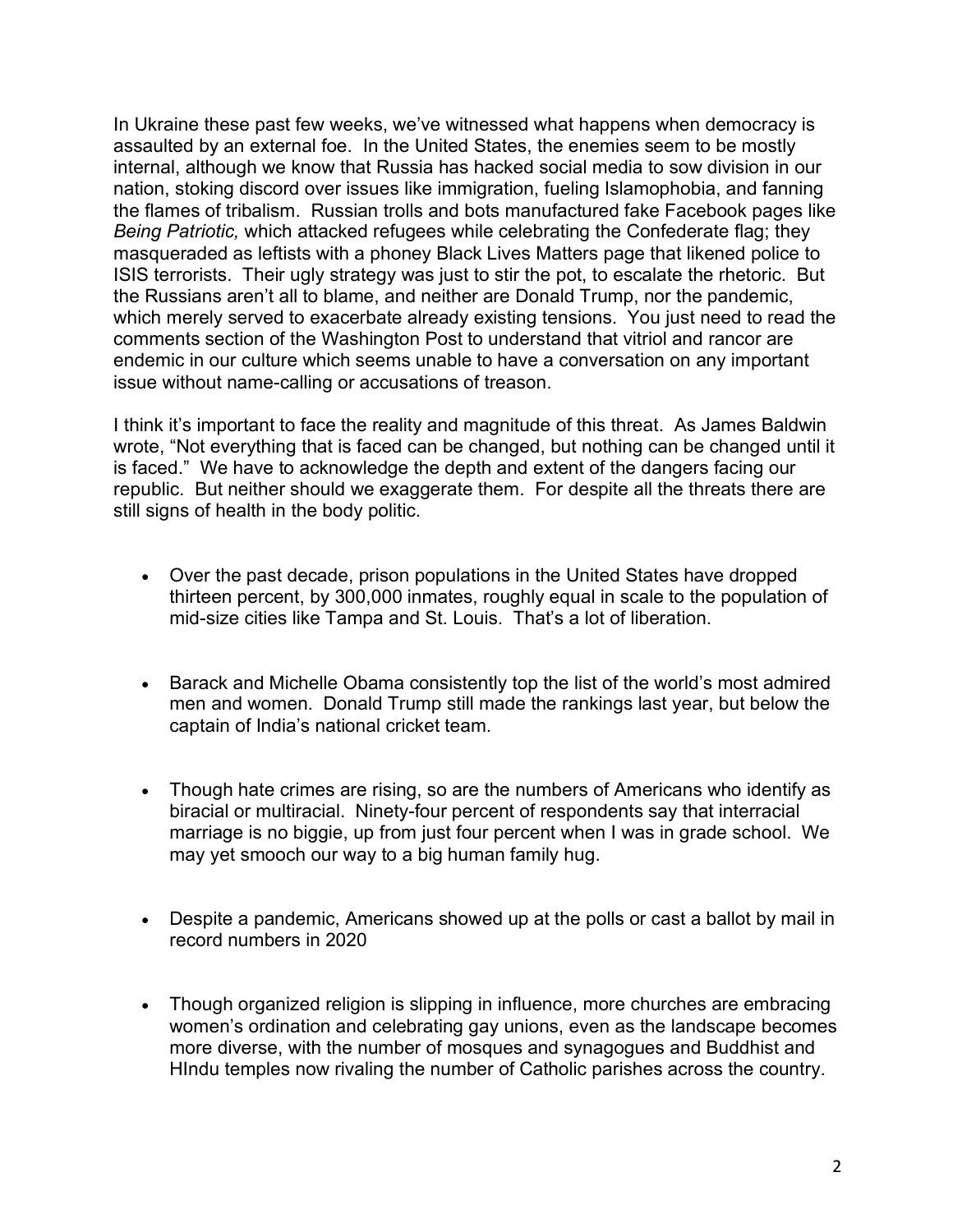Maybe America isn't falling apart at the seams after all. The divorce rate is at a fifty year low. People are shopping less, spending more time and money pursuing experiences rather than buying stuff: purchasing yoga retreats and Master Classes that just might make them more well-rounded human beings. Maybe even the rise of the Nones–the religiously unaffiliated–isn't such a bad thing. A little irreverence never hurt anybody.

Perhaps more important than surveys or polling data is a study from Stanford University that showed that when a thousand citizens from across the political spectrum were assembled to discuss the reality and threat of climate change, minds changed. Over the course of six days, individuals from a variety of socioeconomic backgrounds white and black, male and female, conservatives and liberals, were gathered to dialogue, to read briefing papers on both sides of the issue, to ask questions of a panel of nonpartisan experts. The experiment was called America In One Room. Participation was voluntary. Discussions were respectful. And attitudes shifted. Climate skeptics became climate believers. Three quarters left convinced that it was important to reach the goal of net zero carbon emissions in the near future. That represents hope.

I like the idea of America in One Room after my own recent stay in the hospital. Last November I spent five days sharing a cubicle with an ultra conservative Roman Catholic Trumper named Gary, like me. It was a popular boy's name back in the 50s and we were close in age but far apart in theology and politics. During a lull, I asked Gary what he thought of our current pope. He said he thought Pope Francis was a communist. I asked him if Jesus was a communist also, which gave him pause. We had some interesting chats about Roswell and Area 51. But because we were separated by just a flimsy curtain, we had to avoid the most contentious topics and find ways to disagree without being disagreeable. We found considerable common ground. We could agree that the hospital pizza wasn't bad, that our wives were gems, and that getting old was not for the faint-hearted. We could laugh about racing each other around the nurses stations in our walkers. We could even agree that elections would be a lot more trustworthy if we used old-fashioned paper ballots, no online or electronic voting, so there would be a paper trail of who actually won or lost.

I think our democracy might be stronger if we were all forced to share One Room occasionally, the way random strangers in a jury chamber are forced to talk about crime and punishment and try to find not just consensus but unanimity through group deliberation. I might agree with the verdict sometimes, as with Derek Chauvin. I disagree other times, like with Kyle Rittenhouse. But the marvel is that juries arrive at a meeting of the minds almost ninety percent of the time and I try not to second-guess twelve people who've listened to hours of testimony and weighed the evidence.

When I think of America in One Room, I imagine of how it used to be in the military–or at least how it was supposed to be–where guys from different sides of the tracks, from North and South, different races, might have to share the same latrine or even the same foxhole and have each other's backs. Despite their differences, they formed a unit. In fact, the U.S. military remains one of the few institutions today widely esteemed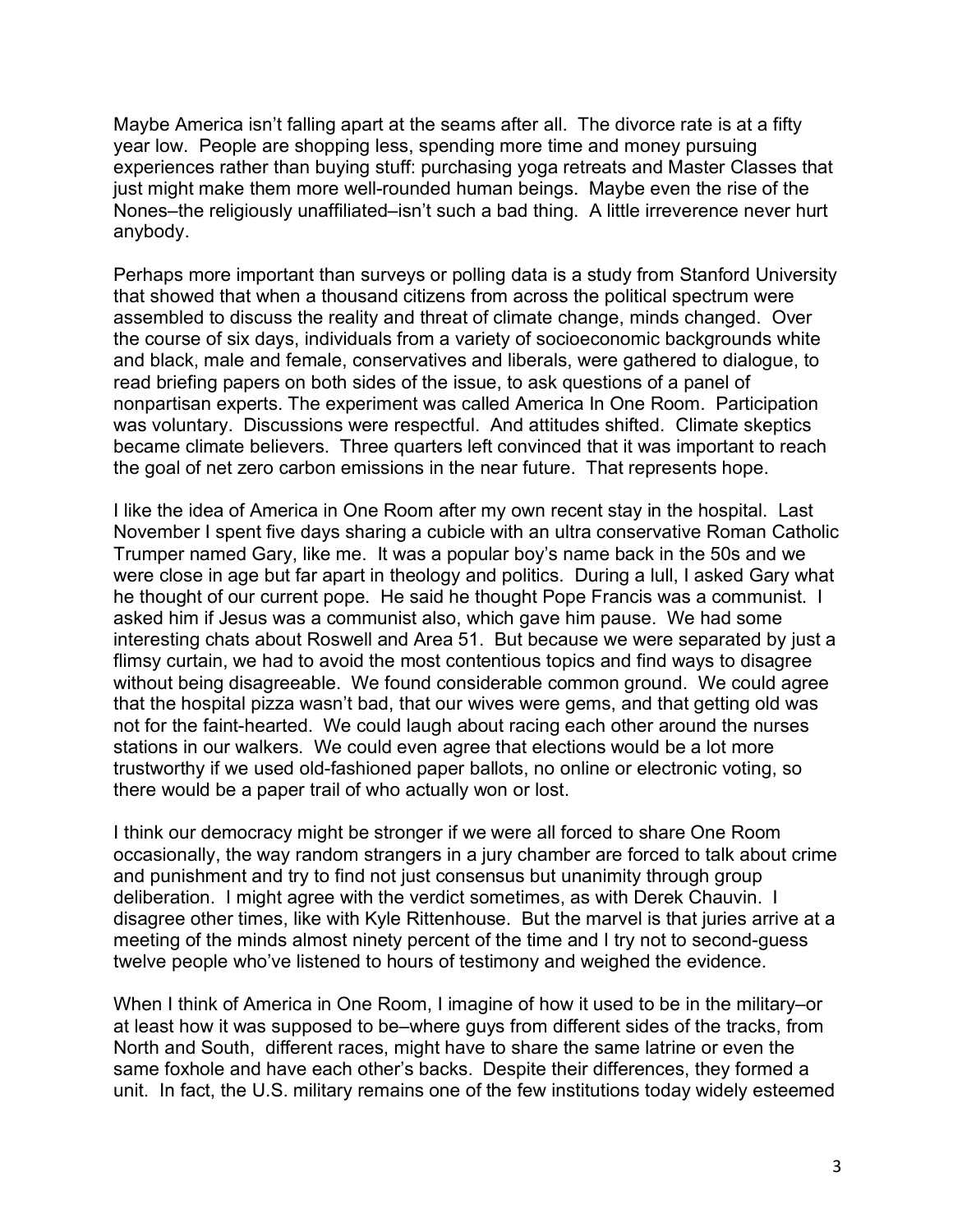across party lines, probably because of role models like current Secretary of Defense Lloyd Austin, a four-star general who rose from the racially segregated schools of his childhood home in Mobile, Alabama, to become Chairman of the Joint Chiefs and who now is committed to rooting out extremist ideology in the ranks.

America is in trouble today, real trouble no doubt. But we have to navigate that fine line between complacency and despair. Unless we acknowledge the problems, we never solve them. But if we see only the problems, we throw up our hands in surrender.

Unitarian Universalists have a special part to play in finding that balance, because ours is a democratic faith. Our tradition goes back to those early Pilgrims, who (for all their flaws) gave self-government a jump start. They believed the members of the church should choose their own ministers and govern their own affairs, not have their leaders appointed by bishops or selected by any King. Those congregational meetings were forerunners of the New England town meeting: where revolutionaries like Boston's Sam Adams and his cousin John earned their spurs, helping to forge an independent nation.

Times have changed. Most of us no longer believe the things that our forebears did. Our ideas have progressed on women's rights, and gay rights, and civil rights, and we've outgrown our rather limited Protestant past. What hasn't changed is our commitment to building a certain kind of community: a community that is inclusive, that honors human variety, that resolves conflict through mutual consent, that respects the will of the majority while protecting the rights of the minority, that holds freedom of speech and conscience sacrosanct, and that gives the least as well as the greatest a place at the table.

So how do we respond to the threats our country faces today, as religious and political liberals? First, it's important to realize that many of America's democratic virtues are synonymous with its vices. We've always been an unruly people, skeptical of authority. That's often a good thing. Rebellion is part of our spiritual heritage. But at times we have betrayed that heritage, as occurred a little over a hundred year ago when Eugene Debs, presidential candidate and the Bernie Sanders of his day who led the Socialist Party of America was thrown into prison on charges of sedition. The Supreme Court Justice who wrote the ruling upholding his conviction was a Unitarian from an iconic Boston family, Oliver Wendell Holmes, Jr., who famously likened Debs' offense to shouting fire in a crowded theater. But Debs' real crime was not shouting fire at all; what he was guilty of was distributing pamphlets opposing the draft and U.S. entry into World War One, surely in retrospect one of the most avoidable calamities of the last century.

Let's not make the same mistake again. Let's be careful not to stifle legitimate dissent, and let's not demonize those with whom we disagree, nor adopt the tactics of our adversaries by banning books or public shaming or closing down healthy debate. Don't cancel those with opposing views. In fact, if we value diversity we should welcome more political variety in our congregations: Republicans as well as Libertarians, Greens and